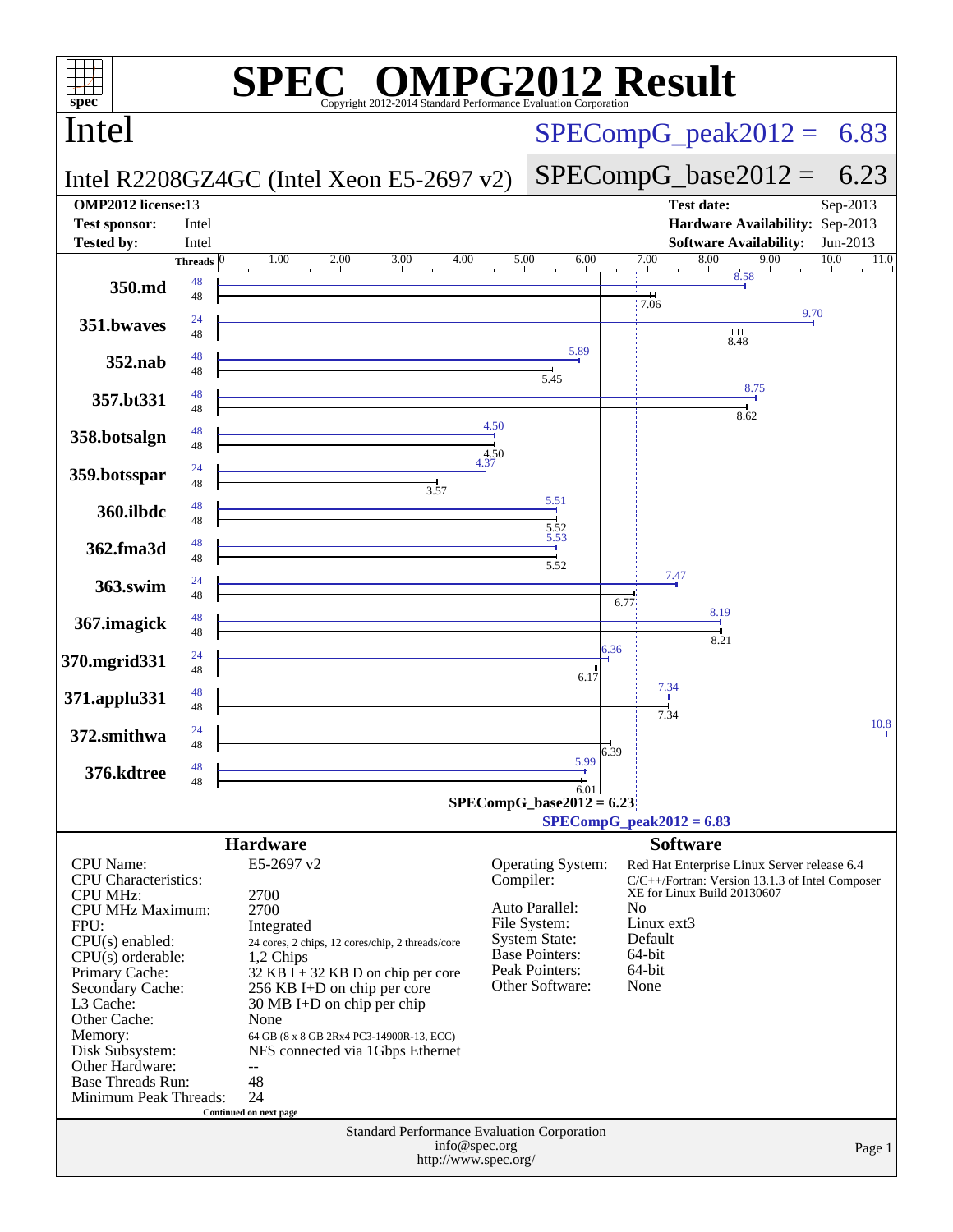

## Intel

## $SPECompG<sub>peak2012</sub> = 6.83$

 $SPECompG_base2012 = 6.23$  $SPECompG_base2012 = 6.23$ 

### Intel R2208GZ4GC (Intel Xeon E5-2697 v2)

[Maximum Peak Threads:](http://www.spec.org/auto/omp2012/Docs/result-fields.html#MaximumPeakThreads) 48

**[OMP2012 license:](http://www.spec.org/auto/omp2012/Docs/result-fields.html#OMP2012license)**13 **[Test date:](http://www.spec.org/auto/omp2012/Docs/result-fields.html#Testdate)** Sep-2013 **[Test sponsor:](http://www.spec.org/auto/omp2012/Docs/result-fields.html#Testsponsor)** Intel **[Hardware Availability:](http://www.spec.org/auto/omp2012/Docs/result-fields.html#HardwareAvailability)** Sep-2013 **[Tested by:](http://www.spec.org/auto/omp2012/Docs/result-fields.html#Testedby)** Intel **[Software Availability:](http://www.spec.org/auto/omp2012/Docs/result-fields.html#SoftwareAvailability)** Jun-2013

**[Results Table](http://www.spec.org/auto/omp2012/Docs/result-fields.html#ResultsTable) [Benchmark](http://www.spec.org/auto/omp2012/Docs/result-fields.html#Benchmark) [Threads](http://www.spec.org/auto/omp2012/Docs/result-fields.html#Threads) [Seconds](http://www.spec.org/auto/omp2012/Docs/result-fields.html#Seconds) [Ratio](http://www.spec.org/auto/omp2012/Docs/result-fields.html#Ratio) [Seconds](http://www.spec.org/auto/omp2012/Docs/result-fields.html#Seconds) [Ratio](http://www.spec.org/auto/omp2012/Docs/result-fields.html#Ratio) [Seconds](http://www.spec.org/auto/omp2012/Docs/result-fields.html#Seconds) [Ratio](http://www.spec.org/auto/omp2012/Docs/result-fields.html#Ratio) Base [Threads](http://www.spec.org/auto/omp2012/Docs/result-fields.html#Threads) [Seconds](http://www.spec.org/auto/omp2012/Docs/result-fields.html#Seconds) [Ratio](http://www.spec.org/auto/omp2012/Docs/result-fields.html#Ratio) [Seconds](http://www.spec.org/auto/omp2012/Docs/result-fields.html#Seconds) [Ratio](http://www.spec.org/auto/omp2012/Docs/result-fields.html#Ratio) [Seconds](http://www.spec.org/auto/omp2012/Docs/result-fields.html#Seconds) [Ratio](http://www.spec.org/auto/omp2012/Docs/result-fields.html#Ratio) Peak** [350.md](http://www.spec.org/auto/omp2012/Docs/350.md.html) 48 **[656](http://www.spec.org/auto/omp2012/Docs/result-fields.html#Median) [7.06](http://www.spec.org/auto/omp2012/Docs/result-fields.html#Median)** 649 7.13 657 7.05 48 **[540](http://www.spec.org/auto/omp2012/Docs/result-fields.html#Median) [8.58](http://www.spec.org/auto/omp2012/Docs/result-fields.html#Median)** 540 8.57 539 8.60 [351.bwaves](http://www.spec.org/auto/omp2012/Docs/351.bwaves.html) 48 **[534](http://www.spec.org/auto/omp2012/Docs/result-fields.html#Median) [8.48](http://www.spec.org/auto/omp2012/Docs/result-fields.html#Median)** 540 8.38 530 8.54 24 467 9.69 466 9.71 **[467](http://www.spec.org/auto/omp2012/Docs/result-fields.html#Median) [9.70](http://www.spec.org/auto/omp2012/Docs/result-fields.html#Median)** [352.nab](http://www.spec.org/auto/omp2012/Docs/352.nab.html) 48 713 5.46 714 5.45 **[714](http://www.spec.org/auto/omp2012/Docs/result-fields.html#Median) [5.45](http://www.spec.org/auto/omp2012/Docs/result-fields.html#Median)** 48 **[660](http://www.spec.org/auto/omp2012/Docs/result-fields.html#Median) [5.89](http://www.spec.org/auto/omp2012/Docs/result-fields.html#Median)** 660 5.90 661 5.88 [357.bt331](http://www.spec.org/auto/omp2012/Docs/357.bt331.html) 48 549 8.63 **[550](http://www.spec.org/auto/omp2012/Docs/result-fields.html#Median) [8.62](http://www.spec.org/auto/omp2012/Docs/result-fields.html#Median)** 550 8.62 48 542 8.75 540 8.77 **[541](http://www.spec.org/auto/omp2012/Docs/result-fields.html#Median) [8.75](http://www.spec.org/auto/omp2012/Docs/result-fields.html#Median)** [358.botsalgn](http://www.spec.org/auto/omp2012/Docs/358.botsalgn.html) 48 **[967](http://www.spec.org/auto/omp2012/Docs/result-fields.html#Median) [4.50](http://www.spec.org/auto/omp2012/Docs/result-fields.html#Median)** 967 4.50 967 4.50 48 **[967](http://www.spec.org/auto/omp2012/Docs/result-fields.html#Median) [4.50](http://www.spec.org/auto/omp2012/Docs/result-fields.html#Median)** 967 4.50 967 4.50 [359.botsspar](http://www.spec.org/auto/omp2012/Docs/359.botsspar.html) 48 1465 3.58 **[1471](http://www.spec.org/auto/omp2012/Docs/result-fields.html#Median) [3.57](http://www.spec.org/auto/omp2012/Docs/result-fields.html#Median)** 1472 3.57 24 **[1202](http://www.spec.org/auto/omp2012/Docs/result-fields.html#Median) [4.37](http://www.spec.org/auto/omp2012/Docs/result-fields.html#Median)** 1202 4.37 1202 4.37 [360.ilbdc](http://www.spec.org/auto/omp2012/Docs/360.ilbdc.html) 48 645 5.52 645 5.52 **[645](http://www.spec.org/auto/omp2012/Docs/result-fields.html#Median) [5.52](http://www.spec.org/auto/omp2012/Docs/result-fields.html#Median)** 48 646 5.51 645 5.52 **[646](http://www.spec.org/auto/omp2012/Docs/result-fields.html#Median) [5.51](http://www.spec.org/auto/omp2012/Docs/result-fields.html#Median)** [362.fma3d](http://www.spec.org/auto/omp2012/Docs/362.fma3d.html) 48 692 5.49 688 5.52 **[689](http://www.spec.org/auto/omp2012/Docs/result-fields.html#Median) [5.52](http://www.spec.org/auto/omp2012/Docs/result-fields.html#Median)** 48 **[688](http://www.spec.org/auto/omp2012/Docs/result-fields.html#Median) [5.53](http://www.spec.org/auto/omp2012/Docs/result-fields.html#Median)** 688 5.53 690 5.51 [363.swim](http://www.spec.org/auto/omp2012/Docs/363.swim.html) 48 **[669](http://www.spec.org/auto/omp2012/Docs/result-fields.html#Median) [6.77](http://www.spec.org/auto/omp2012/Docs/result-fields.html#Median)** 666 6.80 670 6.77 24 **[607](http://www.spec.org/auto/omp2012/Docs/result-fields.html#Median) [7.47](http://www.spec.org/auto/omp2012/Docs/result-fields.html#Median)** 605 7.48 607 7.46 [367.imagick](http://www.spec.org/auto/omp2012/Docs/367.imagick.html) 48 856 8.22 **[856](http://www.spec.org/auto/omp2012/Docs/result-fields.html#Median) [8.21](http://www.spec.org/auto/omp2012/Docs/result-fields.html#Median)** 860 8.18 48 **[858](http://www.spec.org/auto/omp2012/Docs/result-fields.html#Median) [8.19](http://www.spec.org/auto/omp2012/Docs/result-fields.html#Median)** 857 8.20 859 8.19 [370.mgrid331](http://www.spec.org/auto/omp2012/Docs/370.mgrid331.html) 48 716 6.17 **[717](http://www.spec.org/auto/omp2012/Docs/result-fields.html#Median) [6.17](http://www.spec.org/auto/omp2012/Docs/result-fields.html#Median)** 718 6.15 24 695 6.36 695 6.36 **[695](http://www.spec.org/auto/omp2012/Docs/result-fields.html#Median) [6.36](http://www.spec.org/auto/omp2012/Docs/result-fields.html#Median)** [371.applu331](http://www.spec.org/auto/omp2012/Docs/371.applu331.html) 48 **[826](http://www.spec.org/auto/omp2012/Docs/result-fields.html#Median) [7.34](http://www.spec.org/auto/omp2012/Docs/result-fields.html#Median)** 826 7.34 825 7.35 48 825 7.34 825 7.35 **[825](http://www.spec.org/auto/omp2012/Docs/result-fields.html#Median) [7.34](http://www.spec.org/auto/omp2012/Docs/result-fields.html#Median)** [372.smithwa](http://www.spec.org/auto/omp2012/Docs/372.smithwa.html) 48 838 6.40 839 6.39 **[839](http://www.spec.org/auto/omp2012/Docs/result-fields.html#Median) [6.39](http://www.spec.org/auto/omp2012/Docs/result-fields.html#Median)** 24 **[495](http://www.spec.org/auto/omp2012/Docs/result-fields.html#Median) [10.8](http://www.spec.org/auto/omp2012/Docs/result-fields.html#Median)** 491 10.9 495 10.8 [376.kdtree](http://www.spec.org/auto/omp2012/Docs/376.kdtree.html) 48 747 6.02 **[749](http://www.spec.org/auto/omp2012/Docs/result-fields.html#Median) [6.01](http://www.spec.org/auto/omp2012/Docs/result-fields.html#Median)** 759 5.93 48 749 6.01 **[751](http://www.spec.org/auto/omp2012/Docs/result-fields.html#Median) [5.99](http://www.spec.org/auto/omp2012/Docs/result-fields.html#Median)** 753 5.98 Results appear in the [order in which they were run.](http://www.spec.org/auto/omp2012/Docs/result-fields.html#RunOrder) Bold underlined text [indicates a median measurement.](http://www.spec.org/auto/omp2012/Docs/result-fields.html#Median) **[Platform Notes](http://www.spec.org/auto/omp2012/Docs/result-fields.html#PlatformNotes)** Sysinfo program /nfs/pdx/home/aknyaze1/OMP2012/Docs/sysinfo \$Rev: 395 \$ \$Date:: 2012-07-25 #\$ 8f8c0fe9e19c658963a1e67685e50647 running on cthor-ivt1 Wed Sep 18 20:10:18 2013 This section contains SUT (System Under Test) info as seen by some common utilities. To remove or add to this section, see: <http://www.spec.org/omp2012/Docs/config.html#sysinfo> From /proc/cpuinfo model name : Intel(R) Xeon(R) CPU E5-2697 v2 @ 2.70GHz 2 "physical id"s (chips) 48 "processors" cores, siblings (Caution: counting these is hw and system dependent. The

 following excerpts from /proc/cpuinfo might not be reliable. Use with caution.) cpu cores : 12 siblings : 24 physical 0: cores 0 1 2 3 4 5 8 9 10 11 12 13 physical 1: cores 0 1 2 3 4 5 8 9 10 11 12 13 cache size : 30720 KB

From /proc/meminfo<br>MemTotal: 65920688 kB

Continued on next page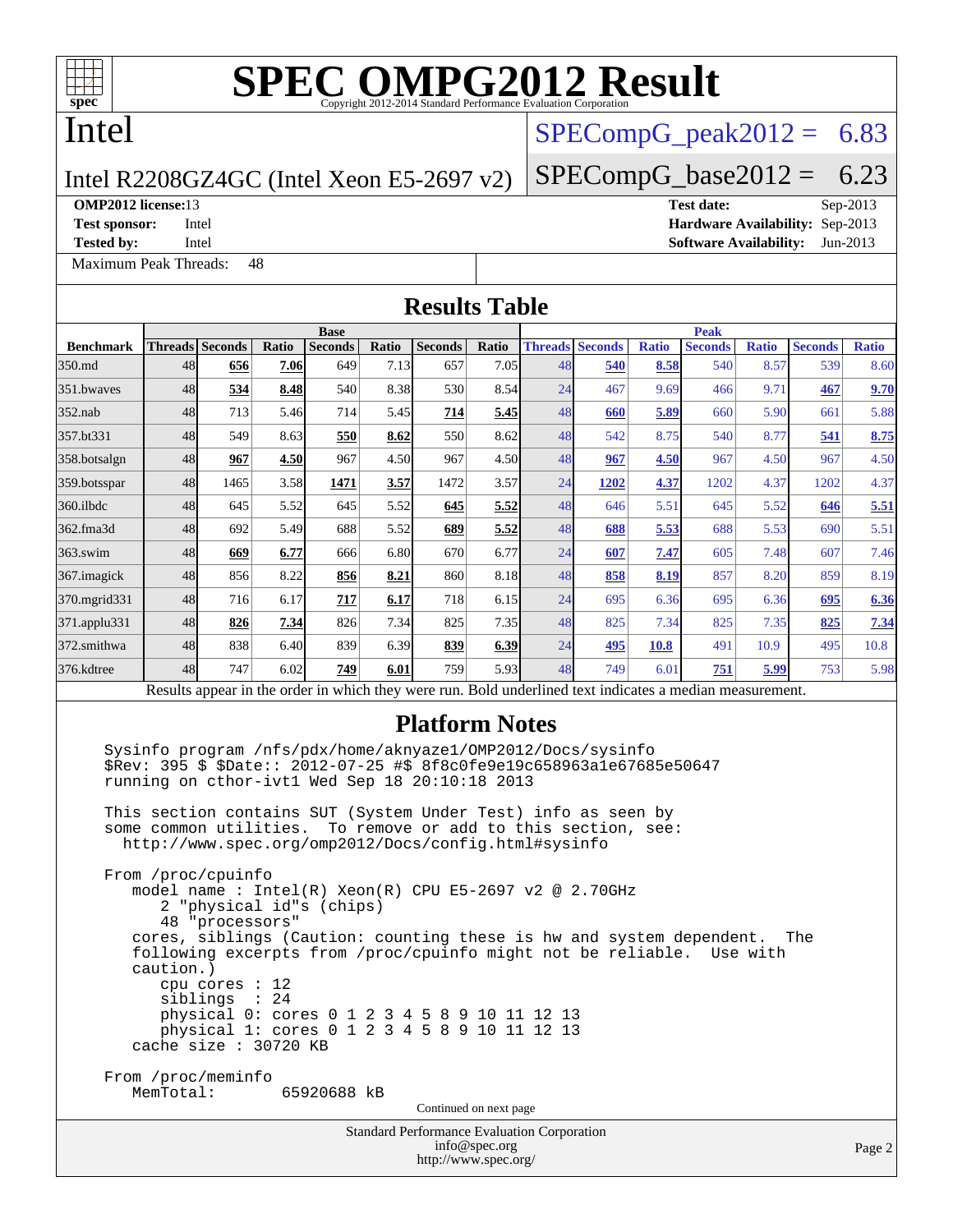

Intel

# **[SPEC OMPG2012 Result](http://www.spec.org/auto/omp2012/Docs/result-fields.html#SPECOMPG2012Result)**

 $SPECompG<sub>peak2012</sub> = 6.83$ 

 $SPECompG_base2012 = 6.23$  $SPECompG_base2012 = 6.23$ 

Intel R2208GZ4GC (Intel Xeon E5-2697 v2)

**[OMP2012 license:](http://www.spec.org/auto/omp2012/Docs/result-fields.html#OMP2012license)**13 **[Test date:](http://www.spec.org/auto/omp2012/Docs/result-fields.html#Testdate)** Sep-2013 **[Test sponsor:](http://www.spec.org/auto/omp2012/Docs/result-fields.html#Testsponsor)** Intel **[Hardware Availability:](http://www.spec.org/auto/omp2012/Docs/result-fields.html#HardwareAvailability)** Sep-2013 **[Tested by:](http://www.spec.org/auto/omp2012/Docs/result-fields.html#Testedby)** Intel **[Software Availability:](http://www.spec.org/auto/omp2012/Docs/result-fields.html#SoftwareAvailability)** Jun-2013

### **[Platform Notes \(Continued\)](http://www.spec.org/auto/omp2012/Docs/result-fields.html#PlatformNotes)**

HugePages\_Total: 0<br>Hugepagesize: 2048 kB Hugepagesize:

 /usr/bin/lsb\_release -d Red Hat Enterprise Linux Server release 6.4 (Santiago)

 From /etc/\*release\* /etc/\*version\* redhat-release: Red Hat Enterprise Linux Server release 6.4 (Santiago) system-release: Red Hat Enterprise Linux Server release 6.4 (Santiago) system-release-cpe: cpe:/o:redhat:enterprise\_linux:6server:ga:server

 uname -a: Linux cthor-ivt1 2.6.32-358.el6.x86\_64 #1 SMP Tue Jan 29 11:47:41 EST 2013 x86\_64 x86\_64 x86\_64 GNU/Linux

run-level 3 Sep 15 19:26

 SPEC is set to: /nfs/pdx/home/aknyaze1/OMP2012 Filesystem Type Size Used Avail Use% Mounted on cthor-fs1.jf.intel.com:/home/aknyaze1 nfs 4.8T 2.8T 2.1T 58% /nfs/pdx/home/aknyaze1

Cannot run dmidecode; consider saying 'chmod +s /usr/sbin/dmidecode'

(End of data from sysinfo program)

### **[General Notes](http://www.spec.org/auto/omp2012/Docs/result-fields.html#GeneralNotes)**

Standard Performance Evaluation Corporation [info@spec.org](mailto:info@spec.org) <http://www.spec.org/> ======================================================================== System settings notes: Intel Turbo Boost Technology (Turbo) : Disabled Transparent Huge Pages Disabled via "echo never > /sys/kernel/mm/redhat\_transparent\_hugepage/enabled" ======================================================================== General OMP Library Settings ENV\_KMP\_LIBRARY=turnaround ENV\_KMP\_STACKSIZE=256M ENV\_KMP\_BLOCKTIME=infinite ENV\_OMP\_DYNAMIC=FALSE ENV\_OMP\_NESTED=FALSE ======================================================================== General base OMP Library Settings ENV\_KMP\_AFFINITY=compact,0 ======================================================================== General peak OMP Library Settings ENV\_KMP\_AFFINITY=compact,0 ======================================================================== Per benchmark peak OMP Library Settings Continued on next page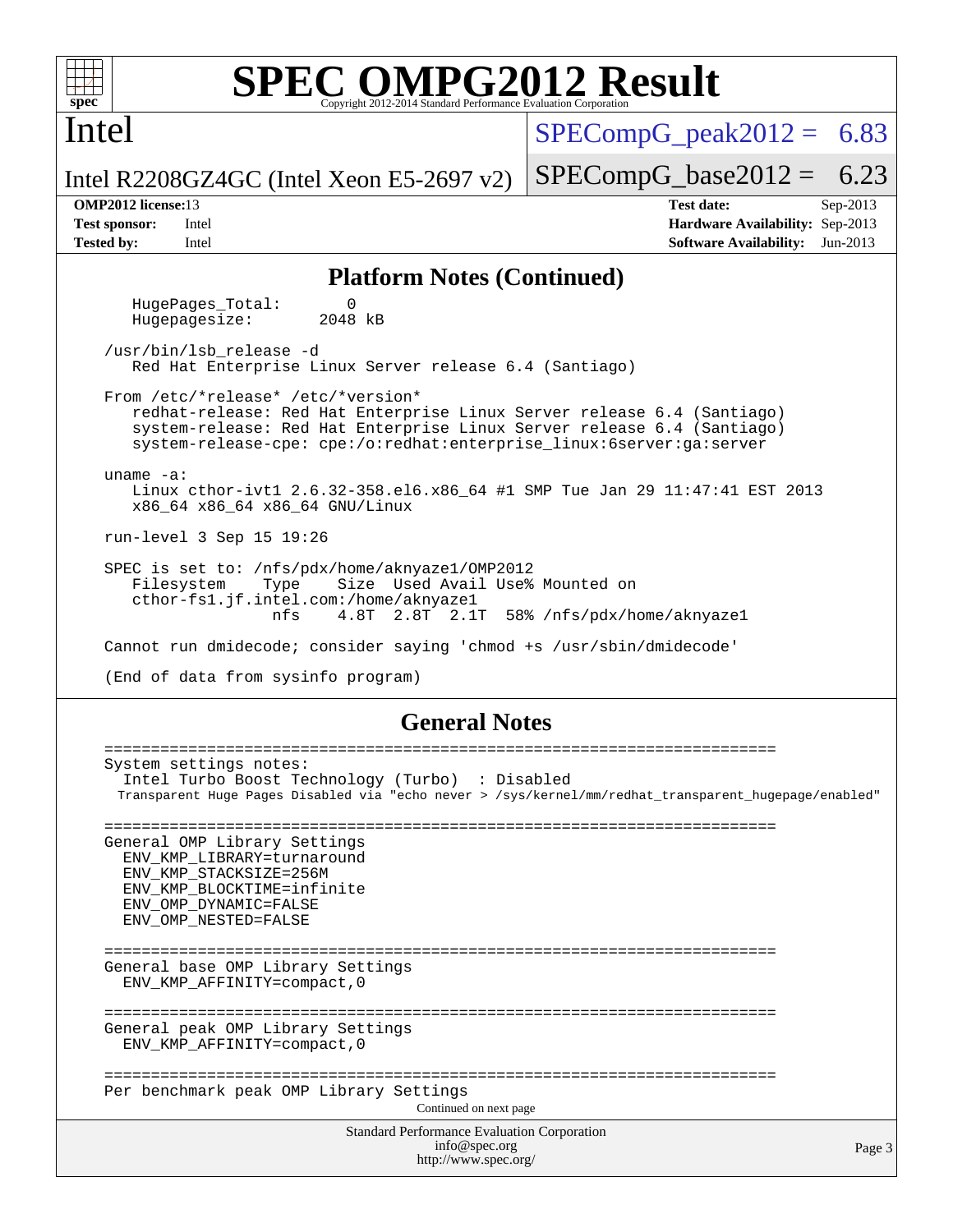

## Intel

 $SPECompG_peak2012 = 6.83$  $SPECompG_peak2012 = 6.83$ 

Intel R2208GZ4GC (Intel Xeon E5-2697 v2)

**[Tested by:](http://www.spec.org/auto/omp2012/Docs/result-fields.html#Testedby)** Intel **[Software Availability:](http://www.spec.org/auto/omp2012/Docs/result-fields.html#SoftwareAvailability)** Jun-2013

 $SPECompG_base2012 = 6.23$  $SPECompG_base2012 = 6.23$ **[OMP2012 license:](http://www.spec.org/auto/omp2012/Docs/result-fields.html#OMP2012license)**13 **[Test date:](http://www.spec.org/auto/omp2012/Docs/result-fields.html#Testdate)** Sep-2013 **[Test sponsor:](http://www.spec.org/auto/omp2012/Docs/result-fields.html#Testsponsor)** Intel **[Hardware Availability:](http://www.spec.org/auto/omp2012/Docs/result-fields.html#HardwareAvailability)** Sep-2013

### **[General Notes \(Continued\)](http://www.spec.org/auto/omp2012/Docs/result-fields.html#GeneralNotes)**

| Submitted by: "Knyazev, Alexander" <alexander.knyazev@intel.com><br/>Submitted: Fri Sep 20 12:19:18 EDT 2013<br/>Submission: omp2012-20130920-00040.sub</alexander.knyazev@intel.com> |
|---------------------------------------------------------------------------------------------------------------------------------------------------------------------------------------|
| 351.bwaves:peak:<br>ENV KMP AFFINITY=compact, 1<br>ENV OMP SCHEDULE=static, 1                                                                                                         |
| 359.botsspar:peak:<br>ENV KMP AFFINITY=compact, 1<br>ENV OMP SCHEDULE=quided                                                                                                          |
| 362.fma3d:peak:<br>ENV OMP SCHEDULE=static, 1                                                                                                                                         |
| 363.swim:peak:<br>ENV KMP AFFINITY=compact, 1                                                                                                                                         |
| 370.mgrid331:peak:<br>ENV KMP AFFINITY=compact, 1                                                                                                                                     |
| $372.\text{smithwa:peak}:$<br>ENV OMP SCHEDULE=static, 1<br>ENV KMP AFFINITY=compact, 1                                                                                               |

**[Base Compiler Invocation](http://www.spec.org/auto/omp2012/Docs/result-fields.html#BaseCompilerInvocation)**

[C benchmarks](http://www.spec.org/auto/omp2012/Docs/result-fields.html#Cbenchmarks): [icc](http://www.spec.org/omp2012/results/res2013q4/omp2012-20130920-00040.flags.html#user_CCbase_intel_icc_a87c68a857bc5ec5362391a49d3a37a6)

[C++ benchmarks:](http://www.spec.org/auto/omp2012/Docs/result-fields.html#CXXbenchmarks) [icpc](http://www.spec.org/omp2012/results/res2013q4/omp2012-20130920-00040.flags.html#user_CXXbase_intel_icpc_2d899f8d163502b12eb4a60069f80c1c)

[Fortran benchmarks](http://www.spec.org/auto/omp2012/Docs/result-fields.html#Fortranbenchmarks): [ifort](http://www.spec.org/omp2012/results/res2013q4/omp2012-20130920-00040.flags.html#user_FCbase_intel_ifort_8a5e5e06b19a251bdeaf8fdab5d62f20)

## **[Base Portability Flags](http://www.spec.org/auto/omp2012/Docs/result-fields.html#BasePortabilityFlags)**

350.md: [-FR](http://www.spec.org/omp2012/results/res2013q4/omp2012-20130920-00040.flags.html#user_baseFPORTABILITY350_md_f-FR)

Continued on next page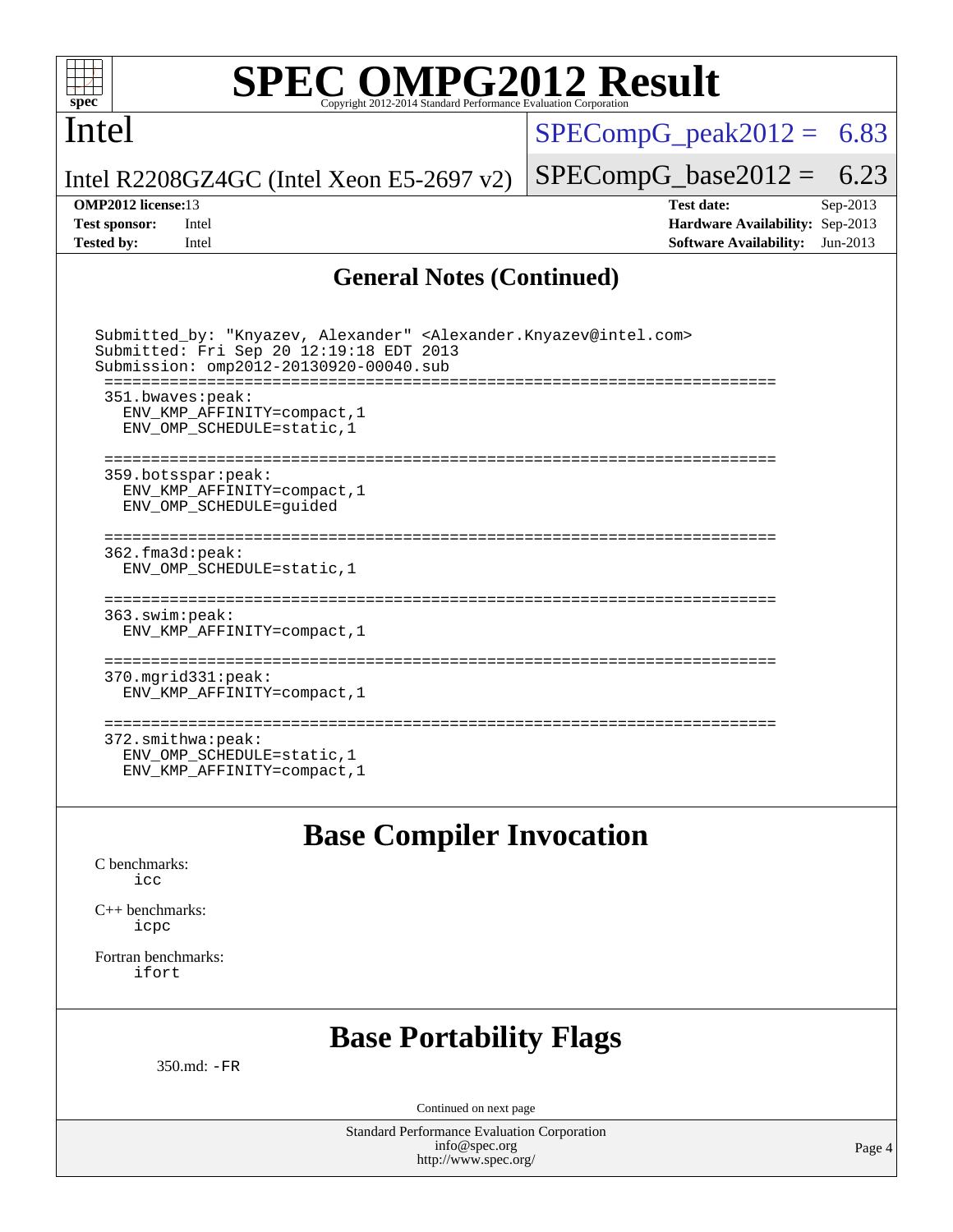

## Intel

 $SPECompG_peak2012 = 6.83$  $SPECompG_peak2012 = 6.83$ 

 $SPECompG_base2012 = 6.23$  $SPECompG_base2012 = 6.23$ 

Intel R2208GZ4GC (Intel Xeon E5-2697 v2)

**[OMP2012 license:](http://www.spec.org/auto/omp2012/Docs/result-fields.html#OMP2012license)**13 **[Test date:](http://www.spec.org/auto/omp2012/Docs/result-fields.html#Testdate)** Sep-2013 **[Test sponsor:](http://www.spec.org/auto/omp2012/Docs/result-fields.html#Testsponsor)** Intel **[Hardware Availability:](http://www.spec.org/auto/omp2012/Docs/result-fields.html#HardwareAvailability)** Sep-2013 **[Tested by:](http://www.spec.org/auto/omp2012/Docs/result-fields.html#Testedby)** Intel **[Software Availability:](http://www.spec.org/auto/omp2012/Docs/result-fields.html#SoftwareAvailability)** Jun-2013

## **[Base Portability Flags \(Continued\)](http://www.spec.org/auto/omp2012/Docs/result-fields.html#BasePortabilityFlags)**

 357.bt331: [-mcmodel=medium](http://www.spec.org/omp2012/results/res2013q4/omp2012-20130920-00040.flags.html#user_basePORTABILITY357_bt331_f-mcmodel_3a41622424bdd074c4f0f2d2f224c7e5) 363.swim: [-mcmodel=medium](http://www.spec.org/omp2012/results/res2013q4/omp2012-20130920-00040.flags.html#user_basePORTABILITY363_swim_f-mcmodel_3a41622424bdd074c4f0f2d2f224c7e5) 367.imagick: [-std=c99](http://www.spec.org/omp2012/results/res2013q4/omp2012-20130920-00040.flags.html#user_baseCPORTABILITY367_imagick_f-std_2ec6533b6e06f1c4a6c9b78d9e9cde24)

**[Base Optimization Flags](http://www.spec.org/auto/omp2012/Docs/result-fields.html#BaseOptimizationFlags)**

[C benchmarks](http://www.spec.org/auto/omp2012/Docs/result-fields.html#Cbenchmarks): [-O2](http://www.spec.org/omp2012/results/res2013q4/omp2012-20130920-00040.flags.html#user_CCbase_f-O2) [-openmp](http://www.spec.org/omp2012/results/res2013q4/omp2012-20130920-00040.flags.html#user_CCbase_f-openmp) [-ipo](http://www.spec.org/omp2012/results/res2013q4/omp2012-20130920-00040.flags.html#user_CCbase_f-ipo_84062ab53814f613187d02344b8f49a7) [-xAVX](http://www.spec.org/omp2012/results/res2013q4/omp2012-20130920-00040.flags.html#user_CCbase_f-xAVX) [-ansi-alias](http://www.spec.org/omp2012/results/res2013q4/omp2012-20130920-00040.flags.html#user_CCbase_f-ansi-alias)

[C++ benchmarks:](http://www.spec.org/auto/omp2012/Docs/result-fields.html#CXXbenchmarks) [-O2](http://www.spec.org/omp2012/results/res2013q4/omp2012-20130920-00040.flags.html#user_CXXbase_f-O2) [-openmp](http://www.spec.org/omp2012/results/res2013q4/omp2012-20130920-00040.flags.html#user_CXXbase_f-openmp) [-ipo](http://www.spec.org/omp2012/results/res2013q4/omp2012-20130920-00040.flags.html#user_CXXbase_f-ipo_84062ab53814f613187d02344b8f49a7) [-xAVX](http://www.spec.org/omp2012/results/res2013q4/omp2012-20130920-00040.flags.html#user_CXXbase_f-xAVX) [-ansi-alias](http://www.spec.org/omp2012/results/res2013q4/omp2012-20130920-00040.flags.html#user_CXXbase_f-ansi-alias)

[Fortran benchmarks](http://www.spec.org/auto/omp2012/Docs/result-fields.html#Fortranbenchmarks):

[-O2](http://www.spec.org/omp2012/results/res2013q4/omp2012-20130920-00040.flags.html#user_FCbase_f-O2) [-openmp](http://www.spec.org/omp2012/results/res2013q4/omp2012-20130920-00040.flags.html#user_FCbase_f-openmp) [-ipo](http://www.spec.org/omp2012/results/res2013q4/omp2012-20130920-00040.flags.html#user_FCbase_f-ipo_84062ab53814f613187d02344b8f49a7) [-xAVX](http://www.spec.org/omp2012/results/res2013q4/omp2012-20130920-00040.flags.html#user_FCbase_f-xAVX) [-align array64byte](http://www.spec.org/omp2012/results/res2013q4/omp2012-20130920-00040.flags.html#user_FCbase_f-align_c9377f996e966d652baaf753401d4725)

## **[Peak Compiler Invocation](http://www.spec.org/auto/omp2012/Docs/result-fields.html#PeakCompilerInvocation)**

[C benchmarks](http://www.spec.org/auto/omp2012/Docs/result-fields.html#Cbenchmarks): [icc](http://www.spec.org/omp2012/results/res2013q4/omp2012-20130920-00040.flags.html#user_CCpeak_intel_icc_a87c68a857bc5ec5362391a49d3a37a6)

[C++ benchmarks:](http://www.spec.org/auto/omp2012/Docs/result-fields.html#CXXbenchmarks) [icpc](http://www.spec.org/omp2012/results/res2013q4/omp2012-20130920-00040.flags.html#user_CXXpeak_intel_icpc_2d899f8d163502b12eb4a60069f80c1c)

[Fortran benchmarks](http://www.spec.org/auto/omp2012/Docs/result-fields.html#Fortranbenchmarks): [ifort](http://www.spec.org/omp2012/results/res2013q4/omp2012-20130920-00040.flags.html#user_FCpeak_intel_ifort_8a5e5e06b19a251bdeaf8fdab5d62f20)

## **[Peak Portability Flags](http://www.spec.org/auto/omp2012/Docs/result-fields.html#PeakPortabilityFlags)**

 350.md: [-FR](http://www.spec.org/omp2012/results/res2013q4/omp2012-20130920-00040.flags.html#user_peakFPORTABILITY350_md_f-FR) 357.bt331: [-mcmodel=medium](http://www.spec.org/omp2012/results/res2013q4/omp2012-20130920-00040.flags.html#user_peakPORTABILITY357_bt331_f-mcmodel_3a41622424bdd074c4f0f2d2f224c7e5) 363.swim: [-mcmodel=medium](http://www.spec.org/omp2012/results/res2013q4/omp2012-20130920-00040.flags.html#user_peakPORTABILITY363_swim_f-mcmodel_3a41622424bdd074c4f0f2d2f224c7e5) 367.imagick: [-std=c99](http://www.spec.org/omp2012/results/res2013q4/omp2012-20130920-00040.flags.html#user_peakCPORTABILITY367_imagick_f-std_2ec6533b6e06f1c4a6c9b78d9e9cde24)

## **[Peak Optimization Flags](http://www.spec.org/auto/omp2012/Docs/result-fields.html#PeakOptimizationFlags)**

[C benchmarks](http://www.spec.org/auto/omp2012/Docs/result-fields.html#Cbenchmarks):

 352.nab: [-O3](http://www.spec.org/omp2012/results/res2013q4/omp2012-20130920-00040.flags.html#user_peakOPTIMIZE352_nab_f-O3) [-openmp](http://www.spec.org/omp2012/results/res2013q4/omp2012-20130920-00040.flags.html#user_peakOPTIMIZE352_nab_f-openmp) [-ipo](http://www.spec.org/omp2012/results/res2013q4/omp2012-20130920-00040.flags.html#user_peakOPTIMIZE352_nab_f-ipo_84062ab53814f613187d02344b8f49a7) [-xAVX](http://www.spec.org/omp2012/results/res2013q4/omp2012-20130920-00040.flags.html#user_peakOPTIMIZE352_nab_f-xAVX) [-fno-alias](http://www.spec.org/omp2012/results/res2013q4/omp2012-20130920-00040.flags.html#user_peakOPTIMIZE352_nab_f-no-alias_694e77f6c5a51e658e82ccff53a9e63a) [-opt-malloc-options=1](http://www.spec.org/omp2012/results/res2013q4/omp2012-20130920-00040.flags.html#user_peakOPTIMIZE352_nab_f-opt-malloc-options_d882ffc6ff87e51efe45f9a5190004b0) [-opt-calloc](http://www.spec.org/omp2012/results/res2013q4/omp2012-20130920-00040.flags.html#user_peakOPTIMIZE352_nab_f-opt-calloc) [-fp-model fast=2](http://www.spec.org/omp2012/results/res2013q4/omp2012-20130920-00040.flags.html#user_peakOPTIMIZE352_nab_f-fp-model_a7fb8ccb7275e23f0079632c153cfcab) [-no-prec-div](http://www.spec.org/omp2012/results/res2013q4/omp2012-20130920-00040.flags.html#user_peakOPTIMIZE352_nab_f-no-prec-div) [-no-prec-sqrt](http://www.spec.org/omp2012/results/res2013q4/omp2012-20130920-00040.flags.html#user_peakOPTIMIZE352_nab_f-no-prec-sqrt) [-ansi-alias](http://www.spec.org/omp2012/results/res2013q4/omp2012-20130920-00040.flags.html#user_peakCOPTIMIZE352_nab_f-ansi-alias)

Continued on next page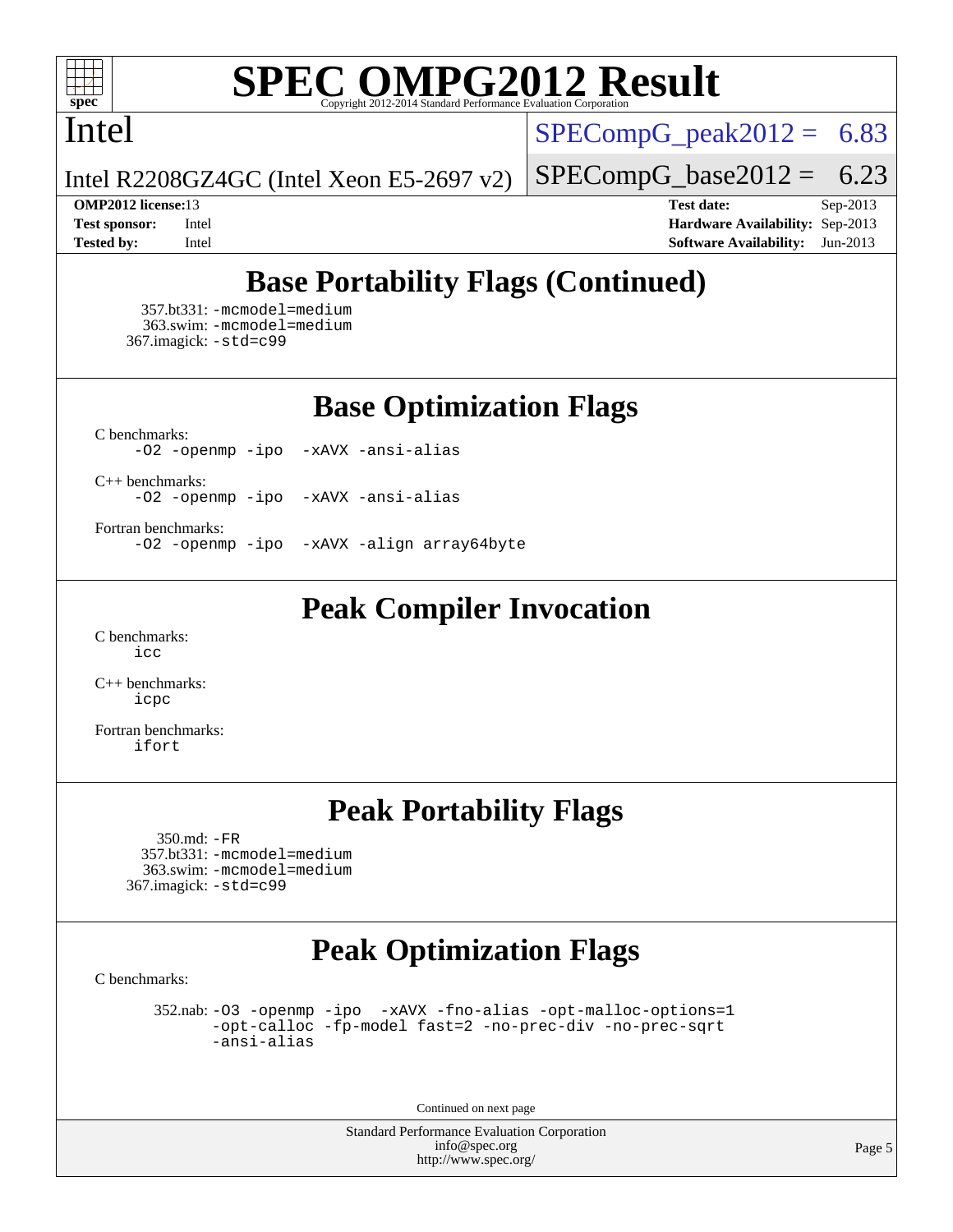

Intel

# **[SPEC OMPG2012 Result](http://www.spec.org/auto/omp2012/Docs/result-fields.html#SPECOMPG2012Result)**

 $SPECompG_peak2012 = 6.83$  $SPECompG_peak2012 = 6.83$ 

 $SPECompG_base2012 = 6.23$  $SPECompG_base2012 = 6.23$ 

Intel R2208GZ4GC (Intel Xeon E5-2697 v2)

**[OMP2012 license:](http://www.spec.org/auto/omp2012/Docs/result-fields.html#OMP2012license)**13 **[Test date:](http://www.spec.org/auto/omp2012/Docs/result-fields.html#Testdate)** Sep-2013 **[Test sponsor:](http://www.spec.org/auto/omp2012/Docs/result-fields.html#Testsponsor)** Intel **[Hardware Availability:](http://www.spec.org/auto/omp2012/Docs/result-fields.html#HardwareAvailability)** Sep-2013 **[Tested by:](http://www.spec.org/auto/omp2012/Docs/result-fields.html#Testedby)** Intel **[Software Availability:](http://www.spec.org/auto/omp2012/Docs/result-fields.html#SoftwareAvailability)** Jun-2013

## **[Peak Optimization Flags \(Continued\)](http://www.spec.org/auto/omp2012/Docs/result-fields.html#PeakOptimizationFlags)**

 358.botsalgn: [-O2](http://www.spec.org/omp2012/results/res2013q4/omp2012-20130920-00040.flags.html#user_peakOPTIMIZE358_botsalgn_f-O2) [-openmp](http://www.spec.org/omp2012/results/res2013q4/omp2012-20130920-00040.flags.html#user_peakOPTIMIZE358_botsalgn_f-openmp) [-ipo](http://www.spec.org/omp2012/results/res2013q4/omp2012-20130920-00040.flags.html#user_peakOPTIMIZE358_botsalgn_f-ipo_84062ab53814f613187d02344b8f49a7) [-xAVX](http://www.spec.org/omp2012/results/res2013q4/omp2012-20130920-00040.flags.html#user_peakOPTIMIZE358_botsalgn_f-xAVX) [-fno-alias](http://www.spec.org/omp2012/results/res2013q4/omp2012-20130920-00040.flags.html#user_peakOPTIMIZE358_botsalgn_f-no-alias_694e77f6c5a51e658e82ccff53a9e63a) [-ansi-alias](http://www.spec.org/omp2012/results/res2013q4/omp2012-20130920-00040.flags.html#user_peakCOPTIMIZE358_botsalgn_f-ansi-alias) 359.botsspar: [-O3](http://www.spec.org/omp2012/results/res2013q4/omp2012-20130920-00040.flags.html#user_peakOPTIMIZE359_botsspar_f-O3) [-openmp](http://www.spec.org/omp2012/results/res2013q4/omp2012-20130920-00040.flags.html#user_peakOPTIMIZE359_botsspar_f-openmp) [-ipo](http://www.spec.org/omp2012/results/res2013q4/omp2012-20130920-00040.flags.html#user_peakOPTIMIZE359_botsspar_f-ipo_84062ab53814f613187d02344b8f49a7) [-xAVX](http://www.spec.org/omp2012/results/res2013q4/omp2012-20130920-00040.flags.html#user_peakOPTIMIZE359_botsspar_f-xAVX) [-fno-alias](http://www.spec.org/omp2012/results/res2013q4/omp2012-20130920-00040.flags.html#user_peakOPTIMIZE359_botsspar_f-no-alias_694e77f6c5a51e658e82ccff53a9e63a) [-ansi-alias](http://www.spec.org/omp2012/results/res2013q4/omp2012-20130920-00040.flags.html#user_peakCOPTIMIZE359_botsspar_f-ansi-alias) 367.imagick: [-O2](http://www.spec.org/omp2012/results/res2013q4/omp2012-20130920-00040.flags.html#user_peakOPTIMIZE367_imagick_f-O2) [-openmp](http://www.spec.org/omp2012/results/res2013q4/omp2012-20130920-00040.flags.html#user_peakOPTIMIZE367_imagick_f-openmp) [-ipo](http://www.spec.org/omp2012/results/res2013q4/omp2012-20130920-00040.flags.html#user_peakOPTIMIZE367_imagick_f-ipo_84062ab53814f613187d02344b8f49a7) [-xAVX](http://www.spec.org/omp2012/results/res2013q4/omp2012-20130920-00040.flags.html#user_peakOPTIMIZE367_imagick_f-xAVX) [-ansi-alias](http://www.spec.org/omp2012/results/res2013q4/omp2012-20130920-00040.flags.html#user_peakCOPTIMIZE367_imagick_f-ansi-alias) 372.smithwa: [-O2](http://www.spec.org/omp2012/results/res2013q4/omp2012-20130920-00040.flags.html#user_peakOPTIMIZE372_smithwa_f-O2) [-openmp](http://www.spec.org/omp2012/results/res2013q4/omp2012-20130920-00040.flags.html#user_peakOPTIMIZE372_smithwa_f-openmp) [-ipo](http://www.spec.org/omp2012/results/res2013q4/omp2012-20130920-00040.flags.html#user_peakOPTIMIZE372_smithwa_f-ipo_84062ab53814f613187d02344b8f49a7) [-xSSE4.2](http://www.spec.org/omp2012/results/res2013q4/omp2012-20130920-00040.flags.html#user_peakOPTIMIZE372_smithwa_f-xSSE42_f91528193cf0b216347adb8b939d4107) [-fno-alias](http://www.spec.org/omp2012/results/res2013q4/omp2012-20130920-00040.flags.html#user_peakOPTIMIZE372_smithwa_f-no-alias_694e77f6c5a51e658e82ccff53a9e63a) [-opt-streaming-stores always](http://www.spec.org/omp2012/results/res2013q4/omp2012-20130920-00040.flags.html#user_peakOPTIMIZE372_smithwa_f-opt-streaming-stores-always_66f55dbc532842151ebc4c82f4f5b019) [-opt-malloc-options=1](http://www.spec.org/omp2012/results/res2013q4/omp2012-20130920-00040.flags.html#user_peakOPTIMIZE372_smithwa_f-opt-malloc-options_d882ffc6ff87e51efe45f9a5190004b0) [-ansi-alias](http://www.spec.org/omp2012/results/res2013q4/omp2012-20130920-00040.flags.html#user_peakCOPTIMIZE372_smithwa_f-ansi-alias) [C++ benchmarks:](http://www.spec.org/auto/omp2012/Docs/result-fields.html#CXXbenchmarks) [-O3](http://www.spec.org/omp2012/results/res2013q4/omp2012-20130920-00040.flags.html#user_CXXpeak_f-O3) [-openmp](http://www.spec.org/omp2012/results/res2013q4/omp2012-20130920-00040.flags.html#user_CXXpeak_f-openmp) [-ipo](http://www.spec.org/omp2012/results/res2013q4/omp2012-20130920-00040.flags.html#user_CXXpeak_f-ipo_84062ab53814f613187d02344b8f49a7) [-xAVX](http://www.spec.org/omp2012/results/res2013q4/omp2012-20130920-00040.flags.html#user_CXXpeak_f-xAVX) [-fno-alias](http://www.spec.org/omp2012/results/res2013q4/omp2012-20130920-00040.flags.html#user_CXXpeak_f-no-alias_694e77f6c5a51e658e82ccff53a9e63a) [-ansi-alias](http://www.spec.org/omp2012/results/res2013q4/omp2012-20130920-00040.flags.html#user_CXXpeak_f-ansi-alias) [Fortran benchmarks](http://www.spec.org/auto/omp2012/Docs/result-fields.html#Fortranbenchmarks): 350.md: [-O2](http://www.spec.org/omp2012/results/res2013q4/omp2012-20130920-00040.flags.html#user_peakOPTIMIZE350_md_f-O2) [-openmp](http://www.spec.org/omp2012/results/res2013q4/omp2012-20130920-00040.flags.html#user_peakOPTIMIZE350_md_f-openmp) [-ipo](http://www.spec.org/omp2012/results/res2013q4/omp2012-20130920-00040.flags.html#user_peakOPTIMIZE350_md_f-ipo_84062ab53814f613187d02344b8f49a7) [-xAVX](http://www.spec.org/omp2012/results/res2013q4/omp2012-20130920-00040.flags.html#user_peakOPTIMIZE350_md_f-xAVX) [-fno-alias](http://www.spec.org/omp2012/results/res2013q4/omp2012-20130920-00040.flags.html#user_peakOPTIMIZE350_md_f-no-alias_694e77f6c5a51e658e82ccff53a9e63a) [-opt-malloc-options=1](http://www.spec.org/omp2012/results/res2013q4/omp2012-20130920-00040.flags.html#user_peakOPTIMIZE350_md_f-opt-malloc-options_d882ffc6ff87e51efe45f9a5190004b0) [-fp-model fast=2](http://www.spec.org/omp2012/results/res2013q4/omp2012-20130920-00040.flags.html#user_peakFOPTIMIZE350_md_f-fp-model_a7fb8ccb7275e23f0079632c153cfcab) [-no-prec-div](http://www.spec.org/omp2012/results/res2013q4/omp2012-20130920-00040.flags.html#user_peakFOPTIMIZE350_md_f-no-prec-div) [-no-prec-sqrt](http://www.spec.org/omp2012/results/res2013q4/omp2012-20130920-00040.flags.html#user_peakFOPTIMIZE350_md_f-no-prec-sqrt) [-align array64byte](http://www.spec.org/omp2012/results/res2013q4/omp2012-20130920-00040.flags.html#user_peakFOPTIMIZE350_md_f-align_c9377f996e966d652baaf753401d4725) 351.bwaves: [-O3](http://www.spec.org/omp2012/results/res2013q4/omp2012-20130920-00040.flags.html#user_peakOPTIMIZE351_bwaves_f-O3) [-openmp](http://www.spec.org/omp2012/results/res2013q4/omp2012-20130920-00040.flags.html#user_peakOPTIMIZE351_bwaves_f-openmp) [-ipo](http://www.spec.org/omp2012/results/res2013q4/omp2012-20130920-00040.flags.html#user_peakOPTIMIZE351_bwaves_f-ipo_84062ab53814f613187d02344b8f49a7) [-xAVX](http://www.spec.org/omp2012/results/res2013q4/omp2012-20130920-00040.flags.html#user_peakOPTIMIZE351_bwaves_f-xAVX) [-fno-alias](http://www.spec.org/omp2012/results/res2013q4/omp2012-20130920-00040.flags.html#user_peakOPTIMIZE351_bwaves_f-no-alias_694e77f6c5a51e658e82ccff53a9e63a) [-fp-model fast=2](http://www.spec.org/omp2012/results/res2013q4/omp2012-20130920-00040.flags.html#user_peakFOPTIMIZE351_bwaves_f-fp-model_a7fb8ccb7275e23f0079632c153cfcab) [-no-prec-div](http://www.spec.org/omp2012/results/res2013q4/omp2012-20130920-00040.flags.html#user_peakFOPTIMIZE351_bwaves_f-no-prec-div) [-no-prec-sqrt](http://www.spec.org/omp2012/results/res2013q4/omp2012-20130920-00040.flags.html#user_peakFOPTIMIZE351_bwaves_f-no-prec-sqrt) [-align array64byte](http://www.spec.org/omp2012/results/res2013q4/omp2012-20130920-00040.flags.html#user_peakFOPTIMIZE351_bwaves_f-align_c9377f996e966d652baaf753401d4725) 357.bt331: Same as 351.bwaves 360.ilbdc: [-O2](http://www.spec.org/omp2012/results/res2013q4/omp2012-20130920-00040.flags.html#user_peakOPTIMIZE360_ilbdc_f-O2) [-openmp](http://www.spec.org/omp2012/results/res2013q4/omp2012-20130920-00040.flags.html#user_peakOPTIMIZE360_ilbdc_f-openmp) [-ipo](http://www.spec.org/omp2012/results/res2013q4/omp2012-20130920-00040.flags.html#user_peakOPTIMIZE360_ilbdc_f-ipo_84062ab53814f613187d02344b8f49a7) [-xAVX](http://www.spec.org/omp2012/results/res2013q4/omp2012-20130920-00040.flags.html#user_peakOPTIMIZE360_ilbdc_f-xAVX) [-fno-alias](http://www.spec.org/omp2012/results/res2013q4/omp2012-20130920-00040.flags.html#user_peakOPTIMIZE360_ilbdc_f-no-alias_694e77f6c5a51e658e82ccff53a9e63a) [-align array64byte](http://www.spec.org/omp2012/results/res2013q4/omp2012-20130920-00040.flags.html#user_peakFOPTIMIZE360_ilbdc_f-align_c9377f996e966d652baaf753401d4725) 362.fma3d: [-O3](http://www.spec.org/omp2012/results/res2013q4/omp2012-20130920-00040.flags.html#user_peakOPTIMIZE362_fma3d_f-O3) [-openmp](http://www.spec.org/omp2012/results/res2013q4/omp2012-20130920-00040.flags.html#user_peakOPTIMIZE362_fma3d_f-openmp) [-ipo](http://www.spec.org/omp2012/results/res2013q4/omp2012-20130920-00040.flags.html#user_peakOPTIMIZE362_fma3d_f-ipo_84062ab53814f613187d02344b8f49a7) [-xAVX](http://www.spec.org/omp2012/results/res2013q4/omp2012-20130920-00040.flags.html#user_peakOPTIMIZE362_fma3d_f-xAVX) [-fno-alias](http://www.spec.org/omp2012/results/res2013q4/omp2012-20130920-00040.flags.html#user_peakOPTIMIZE362_fma3d_f-no-alias_694e77f6c5a51e658e82ccff53a9e63a) [-align array64byte](http://www.spec.org/omp2012/results/res2013q4/omp2012-20130920-00040.flags.html#user_peakFOPTIMIZE362_fma3d_f-align_c9377f996e966d652baaf753401d4725) 363.swim: [-O3](http://www.spec.org/omp2012/results/res2013q4/omp2012-20130920-00040.flags.html#user_peakOPTIMIZE363_swim_f-O3) [-openmp](http://www.spec.org/omp2012/results/res2013q4/omp2012-20130920-00040.flags.html#user_peakOPTIMIZE363_swim_f-openmp) [-ipo](http://www.spec.org/omp2012/results/res2013q4/omp2012-20130920-00040.flags.html#user_peakOPTIMIZE363_swim_f-ipo_84062ab53814f613187d02344b8f49a7) [-xSSE4.2](http://www.spec.org/omp2012/results/res2013q4/omp2012-20130920-00040.flags.html#user_peakOPTIMIZE363_swim_f-xSSE42_f91528193cf0b216347adb8b939d4107) [-fno-alias](http://www.spec.org/omp2012/results/res2013q4/omp2012-20130920-00040.flags.html#user_peakOPTIMIZE363_swim_f-no-alias_694e77f6c5a51e658e82ccff53a9e63a) [-opt-streaming-stores always](http://www.spec.org/omp2012/results/res2013q4/omp2012-20130920-00040.flags.html#user_peakOPTIMIZE363_swim_f-opt-streaming-stores-always_66f55dbc532842151ebc4c82f4f5b019) [-opt-malloc-options=3](http://www.spec.org/omp2012/results/res2013q4/omp2012-20130920-00040.flags.html#user_peakOPTIMIZE363_swim_f-opt-malloc-options_13ab9b803cf986b4ee62f0a5998c2238) [-align array64byte](http://www.spec.org/omp2012/results/res2013q4/omp2012-20130920-00040.flags.html#user_peakFOPTIMIZE363_swim_f-align_c9377f996e966d652baaf753401d4725) 370.mgrid331: [-O2](http://www.spec.org/omp2012/results/res2013q4/omp2012-20130920-00040.flags.html#user_peakOPTIMIZE370_mgrid331_f-O2) [-openmp](http://www.spec.org/omp2012/results/res2013q4/omp2012-20130920-00040.flags.html#user_peakOPTIMIZE370_mgrid331_f-openmp) [-ipo](http://www.spec.org/omp2012/results/res2013q4/omp2012-20130920-00040.flags.html#user_peakOPTIMIZE370_mgrid331_f-ipo_84062ab53814f613187d02344b8f49a7) [-xSSE4.2](http://www.spec.org/omp2012/results/res2013q4/omp2012-20130920-00040.flags.html#user_peakOPTIMIZE370_mgrid331_f-xSSE42_f91528193cf0b216347adb8b939d4107) [-fno-alias](http://www.spec.org/omp2012/results/res2013q4/omp2012-20130920-00040.flags.html#user_peakOPTIMIZE370_mgrid331_f-no-alias_694e77f6c5a51e658e82ccff53a9e63a) [-opt-malloc-options=3](http://www.spec.org/omp2012/results/res2013q4/omp2012-20130920-00040.flags.html#user_peakOPTIMIZE370_mgrid331_f-opt-malloc-options_13ab9b803cf986b4ee62f0a5998c2238) [-align array64byte](http://www.spec.org/omp2012/results/res2013q4/omp2012-20130920-00040.flags.html#user_peakFOPTIMIZE370_mgrid331_f-align_c9377f996e966d652baaf753401d4725) 371.applu331: [-O2](http://www.spec.org/omp2012/results/res2013q4/omp2012-20130920-00040.flags.html#user_peakOPTIMIZE371_applu331_f-O2) [-openmp](http://www.spec.org/omp2012/results/res2013q4/omp2012-20130920-00040.flags.html#user_peakOPTIMIZE371_applu331_f-openmp) [-ipo](http://www.spec.org/omp2012/results/res2013q4/omp2012-20130920-00040.flags.html#user_peakOPTIMIZE371_applu331_f-ipo_84062ab53814f613187d02344b8f49a7) [-xAVX](http://www.spec.org/omp2012/results/res2013q4/omp2012-20130920-00040.flags.html#user_peakOPTIMIZE371_applu331_f-xAVX) [-align array64byte](http://www.spec.org/omp2012/results/res2013q4/omp2012-20130920-00040.flags.html#user_peakFOPTIMIZE371_applu331_f-align_c9377f996e966d652baaf753401d4725) The flags file that was used to format this result can be browsed at <http://www.spec.org/omp2012/flags/Intel-ic13.0-linux64.20131002.html>

You can also download the XML flags source by saving the following link:

<http://www.spec.org/omp2012/flags/Intel-ic13.0-linux64.20131002.xml>